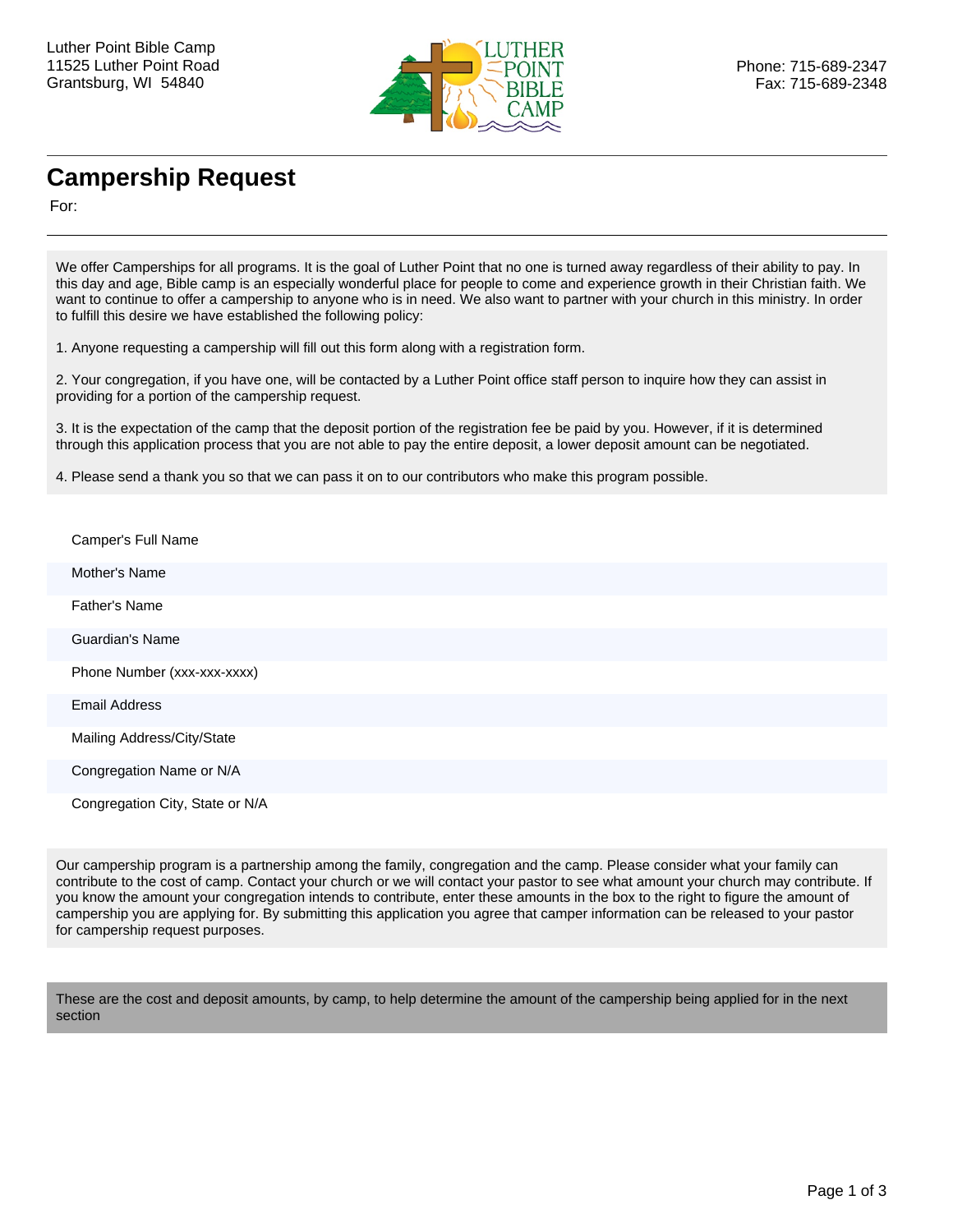Day-At-Camp Cost: \$30, Deposit: \$10 1st/2nd Grade Overnight Cost: \$125, Deposit: \$65 3rd/4th Grade Cost: \$200, Deposit: \$65 Outdoor Explorers Cost: \$200, Deposit \$65 5th/6th Grade Cost: \$395, Deposit: \$125 5th/6th Grade Half Week Cost: \$200, Deposit: \$65 5th/6th Grade Horse Camp Cost: \$555, Deposit: \$125 Jr. and Sr. High Horse Camp (7th-12th) Cost: \$575, Deposit: \$125 Go Fish'N Camp Cost: \$415, Deposit: \$125 Jr. High/Confirmation Camp Cost: \$395, Deposit: \$125 Jr. and Sr. High Night Life Cost: \$200, Deposit: \$65 Fine Arts Camp Cost: \$425, Deposit: \$125 Guitar Camp Cost: \$425, Deposit: \$125 Drama Camp Cost: \$425, Deposit: \$125 Canoe Explorers Cost: \$205, Deposit: \$65 Pioneer Outpost Cost: \$405, \$125 Trailblazer Outpost Cost: \$405, Deposit: \$125 River Kayak Cost: \$410, Deposit: \$125 35-50 Mile River Canoe Cost: \$410, Deposit: \$125 50-60 Mile River Canoe Cost: \$410, Deposit: \$125 Sr. High Camp Cost: \$395, Deposit: \$125 Lake Superior Sea Kayak Cost: \$420, Deposit: \$125 Weeklong Family Camp Deposit: \$110 Weekend Family Camp Deposit: \$55 Family Camp for Youth with Developmental Disabilities Deposit: \$55 Grandparent/Grandchild Deposit: \$55

Determine the amount of the campership being applied for

Full program fee (Does not include discounts, DVD, or canteen) ----------------------------------------------------------------------------> \$\_\_\_\_\_\_\_

Less Family Contribution

----------------------------------------------------------------------------> \$\_\_\_\_\_\_\_

----------------------------------------------------------------------------> \$\_\_\_\_\_\_\_

Less Church Contribution